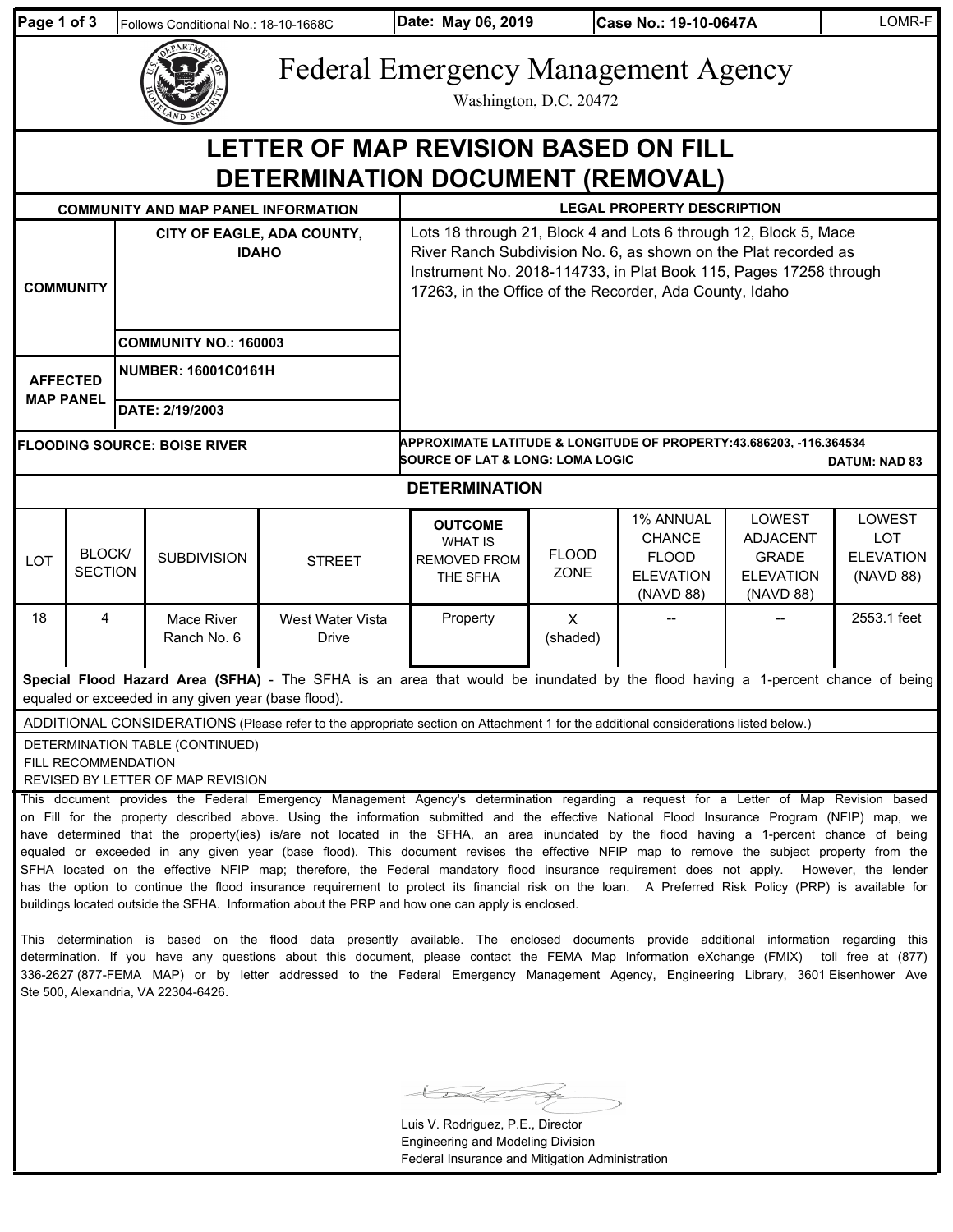

Federal Emergency Management Agency

Washington, D.C. 20472

## **LETTER OF MAP REVISION BASED ON FILL DETERMINATION DOCUMENT (REMOVAL)**

ATTACHMENT 1 (ADDITIONAL CONSIDERATIONS)

| DETERMINATION TABLE (CONTINUED) |                          |                           |                                  |                                                                     |                          |                                                                             |                                                                                   |                                                |  |  |
|---------------------------------|--------------------------|---------------------------|----------------------------------|---------------------------------------------------------------------|--------------------------|-----------------------------------------------------------------------------|-----------------------------------------------------------------------------------|------------------------------------------------|--|--|
| LOT                             | BLOCK/<br><b>SECTION</b> | <b>SUBDIVISION</b>        | <b>STREET</b>                    | <b>OUTCOME</b><br><b>WHAT IS</b><br><b>REMOVED FROM</b><br>THE SFHA | <b>FLOOD</b><br>ZONE     | 1% ANNUAL<br><b>CHANCE</b><br><b>FLOOD</b><br><b>ELEVATION</b><br>(NAVD 88) | <b>LOWEST</b><br><b>ADJACENT</b><br><b>GRADE</b><br><b>ELEVATION</b><br>(NAVD 88) | LOWEST<br>LOT<br><b>ELEVATION</b><br>(NAVD 88) |  |  |
| 19                              | $\overline{\mathbf{4}}$  | Mace River<br>Ranch No. 6 | 940 South Ranch<br>House Way     | Property                                                            | $\mathsf{X}$<br>(shaded) | $\overline{a}$                                                              |                                                                                   | 2553.0 feet                                    |  |  |
| 20                              | $\overline{\mathbf{4}}$  | Mace River<br>Ranch No. 6 | 910 South Ranch<br>House Way     | Property                                                            | $\mathsf{X}$<br>(shaded) | $\overline{a}$                                                              | $\overline{a}$                                                                    | 2552.4 feet                                    |  |  |
| 21                              | $\overline{\mathbf{4}}$  | Mace River<br>Ranch No. 6 | 880 South Ranch<br>House Way     | Property                                                            | $\mathsf{X}$<br>(shaded) | $-$                                                                         |                                                                                   | 2552.5 feet                                    |  |  |
| 10                              | $\overline{5}$           | Mace River<br>Ranch No. 6 | 935 South Ranch<br>House Way     | Property                                                            | $\mathsf{X}$<br>(shaded) | <u>.,</u>                                                                   |                                                                                   | 2550.4 feet                                    |  |  |
| 11                              | 5                        | Mace River<br>Ranch No. 6 | 905 South Ranch<br>House Way     | Property                                                            | $\mathsf{X}$<br>(shaded) | ÷-                                                                          |                                                                                   | 2551.6 feet                                    |  |  |
| 12                              | $\sqrt{5}$               | Mace River<br>Ranch No. 6 | 875 South Ranch<br>House Way     | Property                                                            | $\mathsf{X}$<br>(shaded) | --                                                                          |                                                                                   | 2552.0 feet                                    |  |  |
| 6                               | 5                        | Mace River<br>Ranch No. 6 | West Water Vista<br><b>Drive</b> | Property                                                            | $\mathsf{X}$<br>(shaded) | <u>.,</u>                                                                   | $\overline{a}$                                                                    | 2551.1 feet                                    |  |  |
| $\overline{7}$                  | 5                        | Mace River<br>Ranch No. 6 | 789 West Water<br>Vista Drive    | Property                                                            | $\mathsf{X}$<br>(shaded) | $-$                                                                         |                                                                                   | 2550.1 feet                                    |  |  |
| 8                               | $\overline{5}$           | Mace River<br>Ranch No. 6 | 821 West Water<br>Vista Drive    | Property                                                            | $\mathsf{X}$<br>(shaded) | $-$                                                                         |                                                                                   | 2550.2 feet                                    |  |  |
| 9                               | $\overline{5}$           | Mace River<br>Ranch No. 6 | 965 South Ranch<br>House Way     | Property                                                            | $\mathsf{X}$<br>(shaded) | --                                                                          |                                                                                   | 2550.2 feet                                    |  |  |

This attachment provides additional information regarding this request. If you have any questions about this attachment, please contact the FEMA Map Information eXchange (FMIX) toll free at (877) 336-2627 (877-FEMA MAP) or by letter addressed to the Federal Emergency Management Agency, Engineering Library, 3601 Eisenhower Ave Ste 500, Alexandria, VA 22304-6426.

Luis V. Rodriguez, P.E., Director Engineering and Modeling Division

Federal Insurance and Mitigation Administration